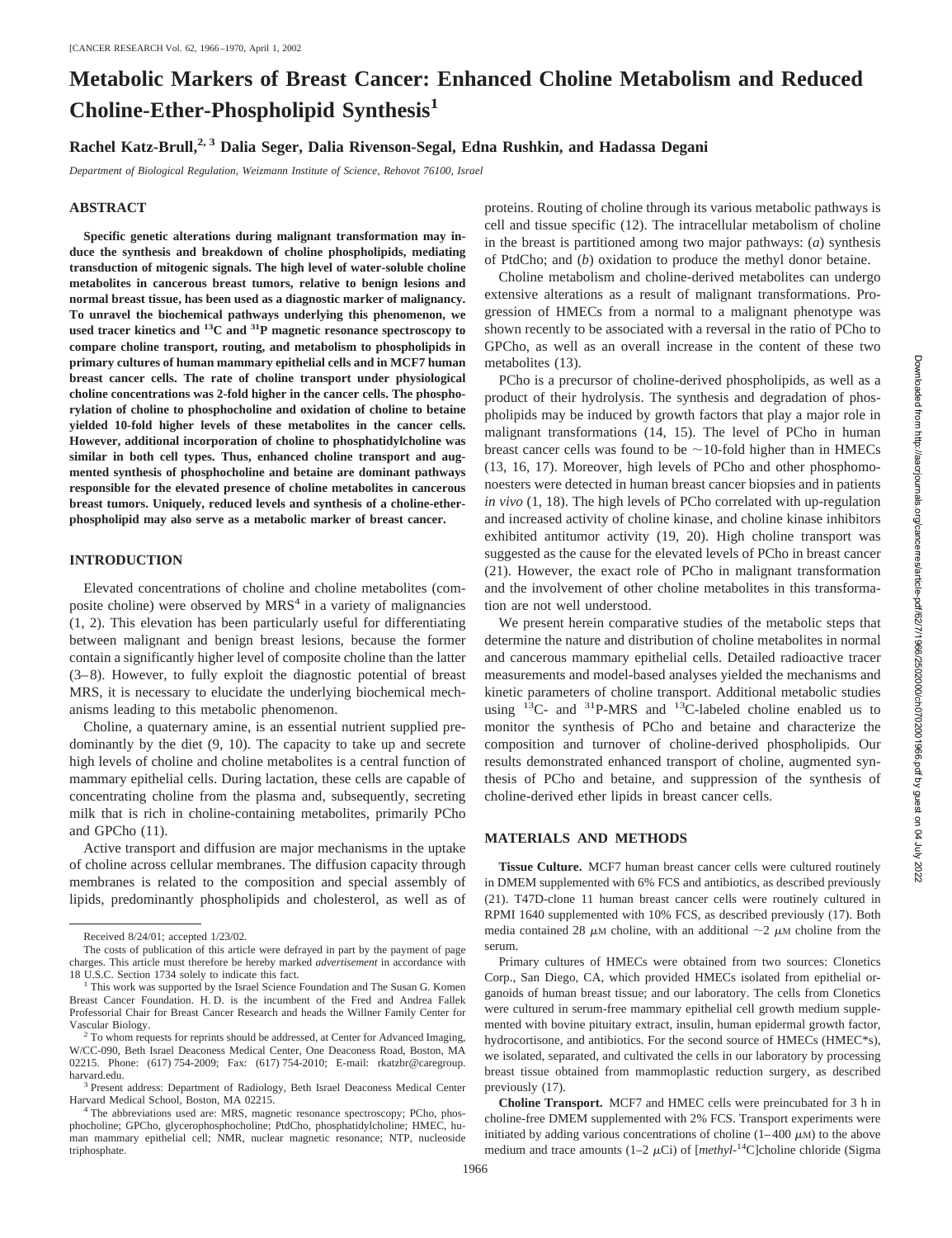

Fig. 1. Variation in the initial rate of choline transport with choline concentration in MCF7 cells and HMECs. The *solid lines* in *A* (MCF7 cells) and *B* (HMECs) demonstrate the best curve fitting to the kinetic equation:  $v = V_{\text{max}}S/(K_m + S) + K_dS$ . *C* and *D*, calculation of choline transport in MCF7 and HMECs, respectively, at  $0-100 \mu$ M choline, using the transport rate constants described in Table 1. *I*, initial rate of choline uptake (equation above); *II*, saturable choline uptake; *III*, passive diffusion of choline.

Chemical Co., St. Louis, MO). For each choline concentration, samples were incubated with the tracer at 36°C for 4, 8, and 12 min. After we cooled the samples to 0°C, they were washed three times with ice-cold PBS, and the cells were scraped with ice-cold methanol and mixed with scintillation fluid for additional  $\beta$ -counting. The initial transport rates were obtained by a linear fitting of the amount of extracted radioactive choline at 4, 8, and 12 min (per cell number). The initial transport rates were further normalized to mg protein/ cell, independently determined by the Bradford method (22), yielding a value of 220  $\pm$  8 picogram/cell for MCF7 cells and 410  $\pm$  50 picogram/cell for HMECs. The  $\sim$ 2-fold higher protein content of HMECs, as well as the 2-fold higher NTP (predominantly ATP) correlated with the larger volume of the latter cells (17).

The kinetic parameters were calculated using Stein's method for zero-*trans* transport (23). The mechanism(s) of transport was revealed through specific patterns of the plots of the initial rate  $v$  *versus* choline concentration  $S$ ,  $v/S$  ( $k$ ) *versus S*, and 1/*k versus S*. The kinetic parameters were calculated by a nonlinear fitting of each mode of plotting and are presented as the mean  $\pm$  SD of the three plots.

**Choline Metabolism.** MCF7 cells and HMECs (1.5–2  $\times$  10<sup>8</sup> and 2–4  $\times$  10<sup>7</sup> cells, respectively) were incubated at 36°C for 24 h in choline-free culture medium supplemented with 100  $\mu$ M [1,2-<sup>13</sup>C]choline, 99% <sup>13</sup>C enriched (Cambridge Isotope, Ltd., Andover, MA). The medium was then collected, and the cells were extracted using the dual-phase extraction method (24).

The methanol-water phase was treated with Chelex-100 (Sigma), lyophilized to dryness and kept at  $-20^{\circ}$ C. Before the NMR measurement, the dried residue was redissolved in 0.5 ml of  $D_2O$  (99.9% enriched; Cambridge Isotopes, Ltd.) containing 5  $\mu$ l of methanol as a standard for <sup>13</sup>C measurements, at a pH of 8–8.3. After recording the  $^{13}$ C spectra and before the  $^{31}$ P measurements, 10 mM EDTA was added to the samples. The chloroform of the lipid phase was evaporated under  $N_2$ , and the dried residue was redissolved in a mixture of 0.4 ml of chloroform and 0.2 ml of methanolic EDTA solution (25).

The large volumes of the culture medium were concentrated by sequential lyophilizations. The resulting dried residue was dissolved in 0.5 ml of  $D_2O$ (99.9% enriched; Cambridge Isotopes).

Lipid extraction of T47D and the second source of HMEC\*s was performed using a modification of Folch's method, which extracted phospholipids with an efficiency similar to that of the dual-phase extraction method described above (24).

**NMR Spectroscopy.** High-resolution NMR spectra were recorded on a DMX-500 spectrometer operating at 11.7 Tesla (Bruker Analytic GMBH,

Karlsruhe, Germany).  $^{13}$ C spectra of the water-soluble metabolites and the lipids were recorded at 125.7 MHz, using a  $\rm{^{1}H/^{13}C}$  dual probe and applying 60° pulses, 2.4-s repetition time, and continuous composite pulse proton decoupling. 31P NMR spectra of the water-soluble metabolites and the lipids were recorded at 202.4 MHz by applying 45° pulses, a repetition time of 2 s, and continuous composite pulse proton decoupling. The signals of  $\alpha$ -NTP (at  $-10.03$  ppm) and the signal of added phenylphosphonic acid served as references for chemical shift and concentration, respectively. Signal intensity and area in NMR spectra were measured with XWIN-NMR (Bruker Biospin MRI GMBH). The amount of NTP was determined from the combined area of  $\gamma$ -NTP +  $\beta$ -nucleoside diphosphate. The nonphosphorylated metabolites were referenced to NTP through the use of the PCho signal, which appeared in both the  $^{13}$ C and the  $^{31}$ P spectra. The areas of the signals in both the  $^{31}$ P and the  $^{13}$ C spectra were converted to concentration units, percent enrichment, or metabolite ratio, taking into account  $^{13}$ C enrichment as well as differences attributable to relaxation and nuclear Overhauser enhancement. The final results are presented as the mean  $\pm$  SE.

### **RESULTS**

# **Choline Transport**

The mechanisms contributing to choline transport into MCF7 human breast cancer cells and HMECs, as well as the rate constants associated with each mechanism, were determined by applying a tracer kinetic method. The initial rate of choline uptake  $(v)$  was measured as a function of choline concentration in the medium (*S*). Plots of *v* versus *S* (Fig. 1, *A* and *B*) as well as  $v/S$  and  $S/v$  versus *S* revealed the presence of a saturable, Michaelis-Menten-like mechanism as well as a diffusion mechanism, according to:  $v = V_{\text{max}} S$  $(K<sub>m</sub> + S) + K<sub>d</sub>S$ , where  $K<sub>m</sub>$  and  $V<sub>max</sub>$  define the rate constant and maximum rate of the saturable transport, and  $K_d$  the diffusion rate constant. Fitting the data according to the above equation (Fig. 1, *A* and *B*) yielded similar  $K_{\text{m}}$ s in both MCF7 cells and HMECs (20  $\pm$  5  $\mu$ <sub>M</sub> and 14  $\pm$  9  $\mu$ <sub>M</sub>, respectively); however,  $V_{\text{max}}$  was 2-fold faster in the cancer cells (Table 1). Thus, MCF7 breast cancer cells exhibited increased choline transport activity and stimulation of choline uptake in the physiological range (10–30  $\mu$ M) of choline (Fig. 1, *C* and *D*). Interestingly, the diffusion rate constant  $K_d$  was higher in HMECs, indicating changes in cell membrane properties during malignant transformation. However, this mechanism contributed significantly to choline transport only at high concentrations of choline, much above the physiological range (Fig. 1, *C* and *D*).

### **Choline Metabolism**

**Choline Routing.** Differential routing and incorporation of choline into intracellular water-soluble metabolites were investigated in MCF7 cells and HMECs. <sup>13</sup>C labeling of choline metabolites was monitored after incubation with 100  $\mu$ M [1,2-<sup>13</sup>C]choline (high above the  $K<sub>m</sub>$  of choline transport). The two <sup>13</sup>C methylene signals of intracellular choline, PCho and betaine, were clearly observed in the 13C spectra of the water phase extracts of MCF7 cells (Fig. 2*A*).

|  |  | Table 1 Kinetic parameters <sup><math>a-e</math></sup> of choline transport in HMECs and MCF7 cells |  |  |  |  |  |  |  |
|--|--|-----------------------------------------------------------------------------------------------------|--|--|--|--|--|--|--|
|--|--|-----------------------------------------------------------------------------------------------------|--|--|--|--|--|--|--|

|                                               | <b>HMEC</b>               | MCF7           |
|-----------------------------------------------|---------------------------|----------------|
| $K_{\rm m}$ ( $\mu$ M)                        | $14 \pm 9$                | $20 \pm 5$     |
| $V_{\text{max}}^d$ (nmol/mg protein/h)        | $8.8 \pm 3.4$             | $20 + 4$       |
| $K_d^e$ (nmol/mg protein/h/ $\mu$ M)<br>$R^2$ | $83 \pm 15$               | $44 \pm 19$    |
|                                               | $0.94, ^a 0.86, ^b 0.84c$ | $0.99^{a,b,c}$ |

 $a-e$  The saturable kinetic parameters,  $K_{\rm m}$  and  $V_{\rm max}$ , as well as the nonsaturable rate constant  $K_d$ , were determined by a nonlinear least squares curve fitting of:  $\alpha$  initial rate,  $\upsilon$ , *versus* choline concentration; S; *b*  $v/S$  *versus S*; and *c S*/*v versus S*. Results are presented as the mean  $\pm$  SD of the values obtained in the three curve fittings. The corresponding values in units per cell are:  $^dV_{\text{max}}$  of 3.6  $\pm$  1.4 and 4.4  $\pm$  0.8 fmol/cell/h in HMEC and MCF7, respectively; and  $e_{K_d}$  of 34  $\pm$  6 and 9.7  $\pm$  4.1 fmol/cell/h/ $\mu$ M in HMEC and MCF7, respectively.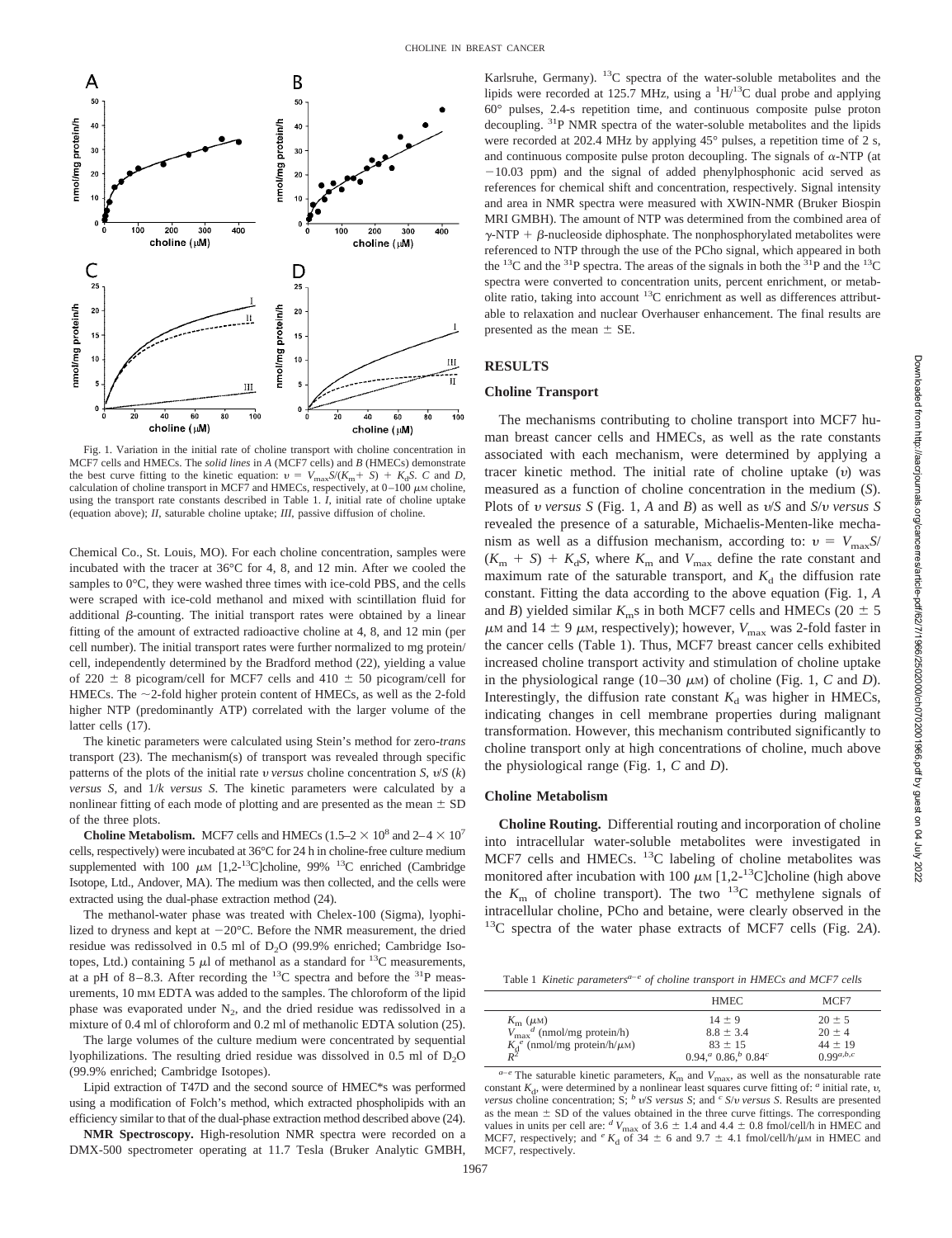<sup>13</sup>C-enriched betaine was also detected in the spectra of the concentrated incubation medium of these cells (Fig. 2*B*), indicating partial transfer of this metabolite to the medium. The  $^{13}$ C spectra of HMECs demonstrated the presence of intracellular 13C-enriched choline and PCho; however, betaine was not detected in the cell extracts or the medium.

In the spectra of both the normal and the cancer cells, we did not observe incorporation of the  $^{13}$ C-enriched choline into GPCho, a breakdown product of PtdCho, indicating a slow turnover and breakdown of PtdCho. Both cell types were shown to contain GPCho, with the level in the cancer cells  $\sim$ 10-fold higher than in HMECs (17).

Quantitative analysis of the  $^{13}$ C spectra showed that the pools of choline, PCho, and betaine were fully  $^{13}$ C enriched in both cell types. However, the content of these metabolites was markedly different (Fig. 3). In MCF7 cells, most of the choline was metabolized to PCho, which accumulated in the cells to a very high level. The remaining choline was oxidized to betaine, but a large fraction of this metabolite (60%) was found in the medium. On the other hand, in HMECs most of the choline remained in its free form, and only a small fraction was metabolized to PCho, whereas oxidation to betaine was too low to be detected.

**Choline Incorporation to Lipids.** 31P and 13C NMR of lipid cell extracts monitored the incorporation of the <sup>13</sup>C-labeled choline into PtdCho and other choline-derived lipids. In the  ${}^{31}P$  spectra of both the





Fig. 3. Distribution of water-soluble 13C-labeled choline and choline metabolites in MCF7 cells and HMECs. Cells were incubated with [1,2-<sup>13</sup>C]choline as described in "Materials and Methods." Data were obtained from both <sup>13</sup>C and <sup>31</sup>P spectra. The results are presented as means; *bars,* SE. NTP per mg protein was similar in both cell types. *betaine\*,* total betaine (intracellular and released); *ND,* nondetectable level.



Fig. 4. 31P spectra of the lipid phase of MCF7 and HMEC extracts. MCF7 cells (*A*) and HMECs (*B*) were incubated with [1,2-<sup>13</sup>C]choline as described in "Materials and Methods." *Peak 1*, cardiolipin; *peak 2*, phosphatidylethanolamine-plasmalogen; *peak 3*, phosphatidylethanolamine; *peak 4,* phosphatidylserine; *peak 5*, sphingomyelin; *peak 6*, phosphatidylinositol; *peak 7*, choline-ether-phospholipid; *peaks 8* and *10*, [1,2-13C]PtdCho; *peak 9*, PtdCho. *Inset* in *A,* expansion of phosphatidylethanolamine-plasmalogen and phosphatidylethanolamine region. The spectra were acquired with 48,100 scans (*A*) and 22,500 scans (*B*).

Fig. 2. 13C spectra of intracellular water-soluble metabolites (*A*) and concentrated medium (*B*) of MCF7 cells. MCF7 cells were incubated with [1,2-<sup>13</sup>C]choline as described in "Materials and Methods." The spectral regions demonstrate signals of [1,2- $^{13}$ C]-labeled choline, PCho, and betaine. Each  $^{13}$ C methylene signal of these three metabolites was split into two by the adjacent  $^{13}$ C nucleus. The  $^{13}C_2$  of choline, PCho, and betaine were further split by <sup>14</sup>N, whereas the <sup>13</sup>C<sub>1</sub> and <sup>13</sup>C<sub>2</sub> of PCho were split by <sup>31</sup>P. The other signals corresponded to other metabolites at <sup>13</sup>C natural abundance. The spectra were acquired with 25,500 scans (*A*) and 36,500 scans (*B*). *Inset* in *A*, expansion of the  $C_2$ signals of both  $[1,2^{-13}C]$ PCho and  $[1,2^{-13}C]$ betaine.

cancer and the normal cells, we observed signals of  $[1,2^{-13}C]$ -labeled PtdCho and signals at  ${}^{13}$ C natural abundance of PtdCho, phosphatidylinositol, sphingomyelin, phosphatidylserine, phosphatidylethanolamine, phosphatidylethanolamine plasmalogen, and cardiolipin (Fig. 4 and Table 2). A distinct signal at 0.06 ppm downfield of PtdCho was detected in the spectra of HMECs (Fig. 4) and was not detected in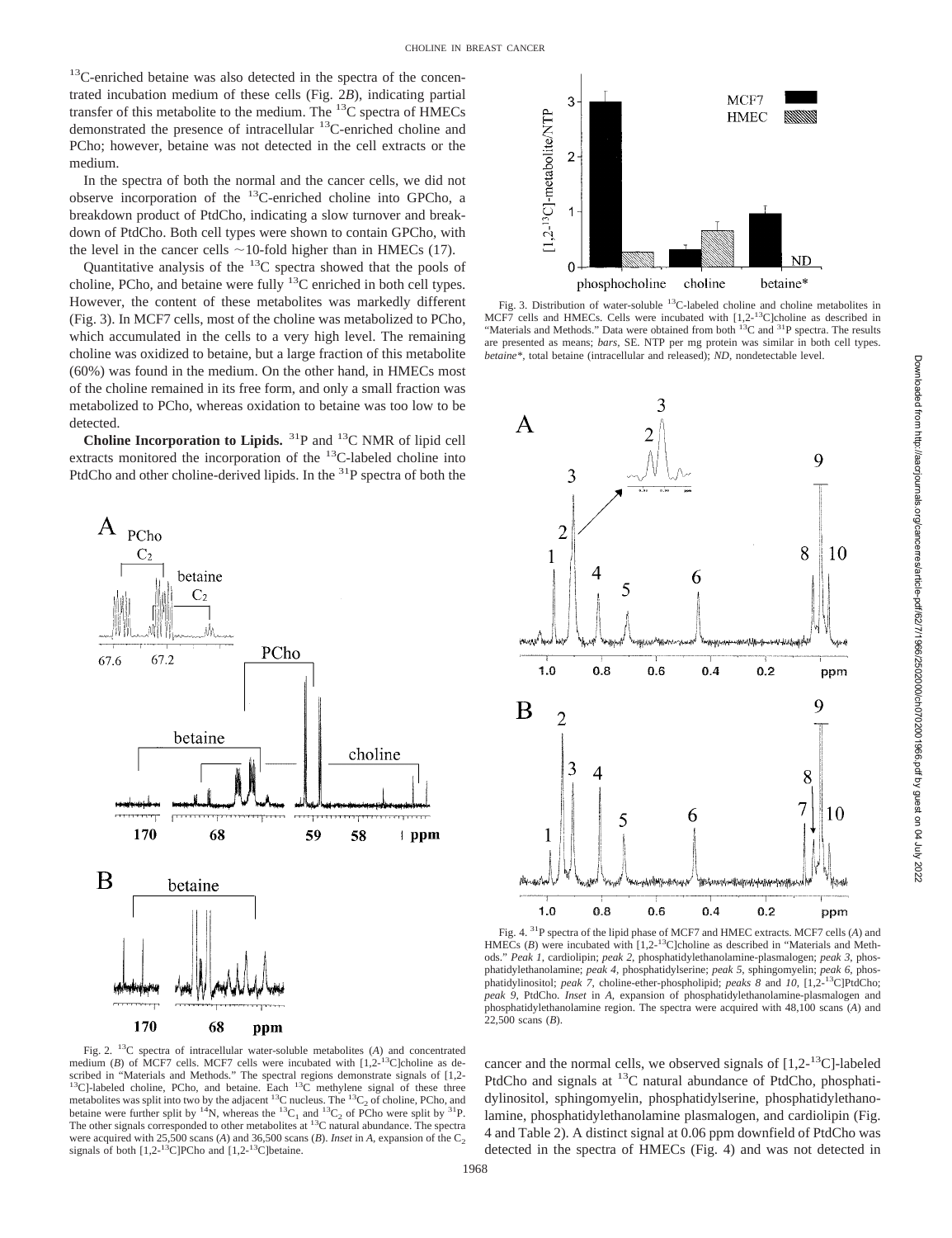Table 2 *Phospholipid composition in HMEC and human breast cancer cells*

|                           | PtdCho         | PI <sup>a</sup> | $SM + PS$      | PE             |               | Choline-ether-<br>phospholipid | PE-plas         |
|---------------------------|----------------|-----------------|----------------|----------------|---------------|--------------------------------|-----------------|
| HMEC <sup>b</sup> $n = 6$ | $48.7 \pm 1.4$ | $6.0 \pm 0.8$   | $12.6 \pm 1.3$ | $11.4 \pm 2.2$ | $3.2 \pm 0.8$ | $4.4 \pm 0.9$                  | $15.4 \pm 0.6$  |
| MCF7 $n = 3$              | $54.3 \pm 0.8$ | $5.3 \pm 0.3$   | $8.9 \pm 0.1$  | $18.1 \pm 0.8$ | $5.7 \pm 0.2$ | <b>ND</b>                      | $7.8 \pm 0.6^c$ |
| $T47D n = 2$              | $65.6 \pm 1.3$ | $8.3 \pm 0.4$   | $7.4 \pm 0.1$  | $16.5 \pm 0.1$ | $2.3 \pm 0.7$ | ND                             | N <sub>D</sub>  |

*<sup>a</sup>* PI, phosphatidylinositol; SM, sphingomyelin; PS, phosphatidylserine; PE, phosphatidylethanolamine; PE-plas, phosphatidylethanolamine-plasmalogen; CL, cardiolipin; ND, nondetectable level.<br><sup>*b*</sup> HMEC ( $n = 3$ ) and HMEC\* ( $n = 3$ ).<br><sup>*c*</sup> Significant difference ( $P = 0.001$ , two-tail *t* test) between the HMECs and the MCF7 cells.

Results are presented as mean  $\pm$  SE.

either MCF7 or T47D breast cancer cells (Table 2). On the basis of previous studies, this signal was assigned to a choline-ether-phospholipid (26, 27), presumably 1-alkyl-2-acyl-*sn*-glycero-3-PCho (28).

In the  $^{13}$ C spectra of the lipid phase extracts of MCF7 cells, we observed incorporation of the 13C-enriched methylenes of choline into PtdCho (Fig. 5*A*), with no signs of their incorporation into other lipids. However, in the  $^{13}$ C spectra of HMECs, unique  $^{13}$ C methylene signals of nonenriched and  $[1,2^{-13}C]$ choline-enriched lipid were detected, in addition to the presence of 13C-enriched PtdCho (Fig. 5*B*). We have tentatively assigned these signals to the choline-ether-phospholipid, detected exclusively in the  $31P$  spectra of HMECs. This assignment was based on: (*a*) a characteristic chemical shift; (*b*) <sup>13</sup>C<sub>1</sub>-<sup>13</sup>C<sub>2</sub> splitting (40 Hz); (*c*) splitting attributable to the neighboring phosphate (5.1 Hz); and (*d*) similarity in the areas of the signals  $(\sim 10\%$  of PtdCho) in  ${}^{31}P$  and  ${}^{13}C$  spectra.

Quantitative analysis of the signals in the  ${}^{31}P$  and  ${}^{13}C$  spectra indicated similarities in the extent of 13C labeling of PtdCho in the cancer and normal cells  $(39 \pm 2\%)$  and  $33 \pm 5\%$ , respectively;  $mean \pm SD$ ). Thus, although transport and phosphorylation of choline were faster in the cancer cells, the turnover of PtdCho appeared to proceed at about the same rate in both the normal and cancer cells, indicating similar control of the rate-limiting, cytosine-diphosphocholine synthesis. The extent of <sup>13</sup>C labeling of the unique HMEC choline-ether-phospholipid  $(11 \pm 3\%)$  was of the same order of magnitude as that of PtdCho, indicating continuous, significant incorporation of choline into both phospholipids. This finding suggests that



Fig. 5. <sup>13</sup>C spectra in the region of <sup>13</sup>C<sub>1</sub> of choline-phospholipids of the lipid phase of MCF7 and HMEC cell extracts. MCF7 cells (*A*) and HMECs (*B*) were incubated with [1,2-13C]choline as described in "Materials and Methods." The *solid lines* mark the signals of the [1,2-13C]-labeled phospholipids, and the *dotted lines* mark the signals of the phospholipids at natural abundance. The spectra were acquired with 11,100 scans (*A*) and 19,700 scans (*B*).

this unique lipid plays an important role in the normal functioning of mammary cells.

A substantial difference was found in the levels of the ethanolamine-ether-phospholipid phosphatidylethanolamine plasmalogen in the normal cells and in the cancer cells (Table 2). It was thus concluded that the capacity of normal mammary cells to synthesize ether-phospholipids was markedly suppressed in their malignant counterpart.

# **DISCUSSION**

In this study, we focused on investigating alterations in choline transport, oxidation, and phosphorylation induced by malignant transformation of HMECs. In addition, we searched for differences in membrane phospholipid composition and choline incorporation into those lipids in normal and cancerous mammary cells.

A sensitive radioactive labeling method and detailed measurements taken to determine the kinetic parameters of choline transport demonstrated the presence of both a saturable and a nonsaturable transport mechanism with significantly different rate parameters. The maximum rate of the saturable component of choline transport was  $>2$ fold faster in the cancer cells, whereas the diffusion rate constant was higher in the normal cells (Table 1). The saturable mechanism predominated in the physiological range of choline in human plasma. It is therefore reasonable to propose that, in breast cancer patients, choline uptake into a malignant lesion is faster than its uptake into the surrounding normal glandular tissue. In addition, the increased choline kinase activity demonstrated in transformed cells (29) may further augment the level of PCho in these cells, thus increasing further the intensity of the composite choline signal of breast cancer, as recorded by MRS, to detectable levels.

Choline uptake into mammary epithelial cells was investigated previously in cells isolated from lactating rats (30). In the rat lactating cells, as in HMECs, saturable and nonsaturable mechanisms were found to be operative, with the former predominating at physiological concentrations (30). The mean  $K<sub>m</sub>$  of the saturable component  $(35 \pm 16 \,\mu)$  was within the range of that found here for HMECs and MCF7 cells (Table 1). However, the  $V_{\text{max}}$  of transport (1.24  $\pm$  0.19 nmol/mg protein/h) was lower, presumably because of differences in species and isolation protocols.

The nonsaturable transport in HMECs and MCF7 cells contributed to the uptake at high external choline concentrations and presumably occurred via passive diffusion, as was also suggested for the lactating rat mammary cells (30).

The phospholipid distribution of both normal HMECs and MCF7 human breast cancer cells revealed similarities in composition of diacyl phospholipids and sphingomyelin but pointed up a substantial decrease in the amount of the ether-phospholipids in the cancer cells. Levels of both choline-ether-phospholipids and ethanolamine-etherphospholipids were significantly lower in the cancer cells relative to HMECs and to amounts detected in mammary fibroblasts (Ref. 17;